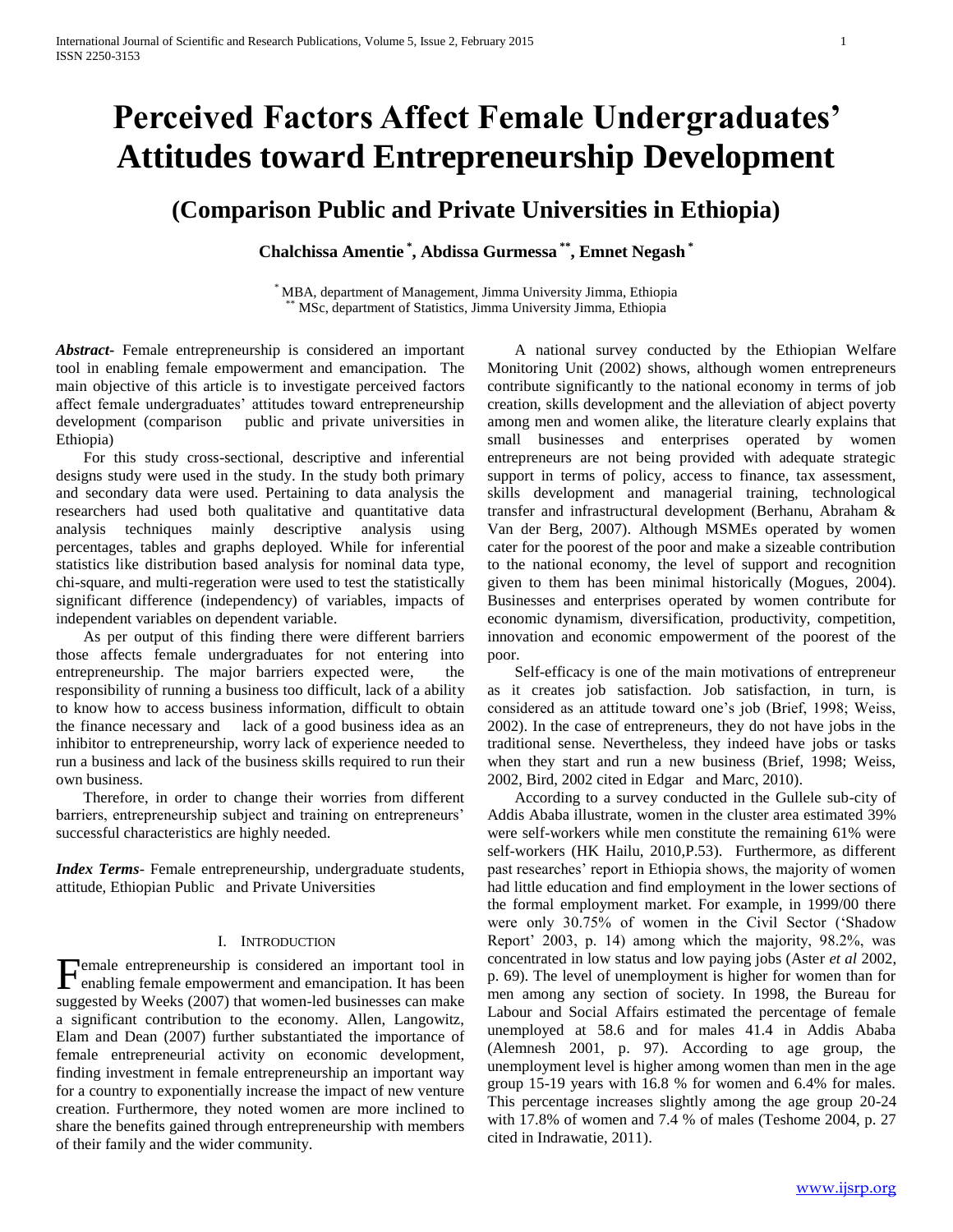The Shadow Report, which was compiled by the Ethiopian Women's Lawyers Association and the Network of Ethiopian Women Associations on the platform for action of the Beijing +10 Conference, revealed that the majority of Ethiopian women are employed in the informal sector (64.93%) ('Shadow Report' 2003, p. 14). This includes petty trade, handicrafts, selling food items, vegetables, locally produced drinks, domestic services, charcoal, firewood, second-hand clothes and so on ('Shadow Report' 2003, p. 14, Aster *et al* 2002, p. 70, Alemnesh 2001, p. 98 cite in Indrawatie, 2011,pp.170-171). The dominance of women in this sector illustrates the many factors leading to this. Such as; characteristics of the female entrepreneur, family background, personal & work experience, role models, the nature of female entrepreneurship, female barriers to entrepreneurship, educational influences on female entrepreneurship.

 Additionally, as the result of study on women entrepreneurship in micro, small and medium enterprises was shows, the majority of businesses that failed were operated by women (78%). Businesses that failed were characterized by inability in obtaining loans from formal money lending institutions such as commercial banks, inability to convert part of profit back into investment, poor managerial skills, shortage of technical skills, and low level of education. Businesses operated by women were 2.52 times more likely to fail in comparison with businesses operated by men (Eshetu and Zeleke, 2008,p.1).

 The current research has been undertaken to examine female undergraduates' attitudes towards and perceptions of entrepreneurship. This is necessary in order to obtain more knowledge and a better understanding of why so few female undergraduates consider entrepreneurship as a career and majority of businesses that failed were operated by women. This is important as the topic of female entrepreneurship and in particular female undergraduates and their views on entrepreneurship is a seriously neglected and under developed research area. An examination of literature shows there is little known about their needs, motivations and reservations concerning business ownership. The reason why final year female undergraduates are chosen for the current study is because they are at a period in their career development where they are considering different career routes and are therefore, a potential source of future female entrepreneurs.

# II. LITERATURE REVIEW

# *2.1 Definition of Entrepreneurship*

 It is important to start off with a discussion on the definition of entrepreneurship to ascertain what we mean by this concept. Singh and Belwal (2008:1) quote Desai (1999) to describe the roots of the word entrepreneur. They state "The word *entrepreneur* is derived from the French verb *enterprendre* that means *to undertake*". We can define an entrepreneur as "……One who undertakes a commercial enterprise and who is an organizational creator and innovator" (Gartner, 1990; Gartner *et al.*, 2004, Mordi *et al.* 2010 cited in Muhammad and Amber, 2012).

 Dzisi (2008: 3–4) gives the definition of entrepreneurship from the economic point of view, quoting the definition given by Schumpeter and Krizner. "Schumpeter (1934) described the

entrepreneur as the innovator who introduces something new into an economy.

 " and "…Kirzner (1997 – authors" own addition) stressed the fact that the entrepreneur is the decision maker in a particular cultural context, who commands a range of behaviours that exploit these opportunities".

 Entrepreneurship is recognised both nationally and internationally as a key driver of growth (Fitzsimons and O'Gorman, 2003; Commission of the European Communities, 2004), with future prosperity depending on the creation of indigenous businesses (Orhan and Scott, 2001). Martin and Laing (1998) believed that a country's future economic development is dependent upon increasing its growing entrepreneurial talent. Morrison (1998) agreed with this, proposing that the successful entrepreneur is the "first among equals in the process of wealth creation" (Morrison, 1998, p.177).

 It is difficult to get agreement among researchers and writers as to who exactly are these entrepreneurs (Carson, Cromie, McGowan and Hill, 1995). They have been described as the *new heroes* of our society (Donckels and Meittinen, 1990), who possess characteristics, which are highly prized in a culture (Hofstede, 1991). Garavan, O'Cinneide, Fleming, McCarthy and Downey (1997) and Inman (2000) went back to the word entrepreneur to find a definition, citing an Irish economist, Cantillion (1755) who identified the entrepreneur as a pivotal figure in the economy, a risk taker, taking chances and facing uncertainty thus defining entrepreneurship as self-employment of any sort. Schumpeter (1934) expanded on this concept by introducing innovation as a determinant to entrepreneurship saying that entrepreneurs are people who introduce new combinations of factors of production, notably labour and capital. Therefore it can be deduced from the literature that entrepreneurs are clearly self-reliant people and their ambition is undoubtedly to create a business of their own (Johannison, 1990). Morrison, Rimmington and Williams (1999) came to the general conclusion that there are as many definitions of an entrepreneur as there are entrepreneurs.

# *2.2 Female entrepreneurship*

 It has been suggested by Weeks (2007) that women-led businesses can make a significant contribution to the economy. US statistics have shown that over the last twenty years womenowned businesses have grown at a rate of nearly two to one of other businesses and, interestingly, have made more of a significant impact on employment figures and revenue intake than is actually suggested by these figures (Centre for Women's Business Research, 2007). Allen, Langowitz, Elam and Dean (2007) further substantiated the importance of female entrepreneurial activity on economic development, finding investment in female entrepreneurship an important way for a country to exponentially increase the impact of new venture creation. Furthermore, they noted women are more inclined to share the benefits gained through entrepreneurship with members of their family and the wider community.

 However, in Ethiopia the economy has yet to achieve substantial benefit from women led businesses as, in comparison with other countries, the level of female entrepreneurship is particularly low; for example in Portugal, Austria, and France female entrepreneurship can account for 41% of all new start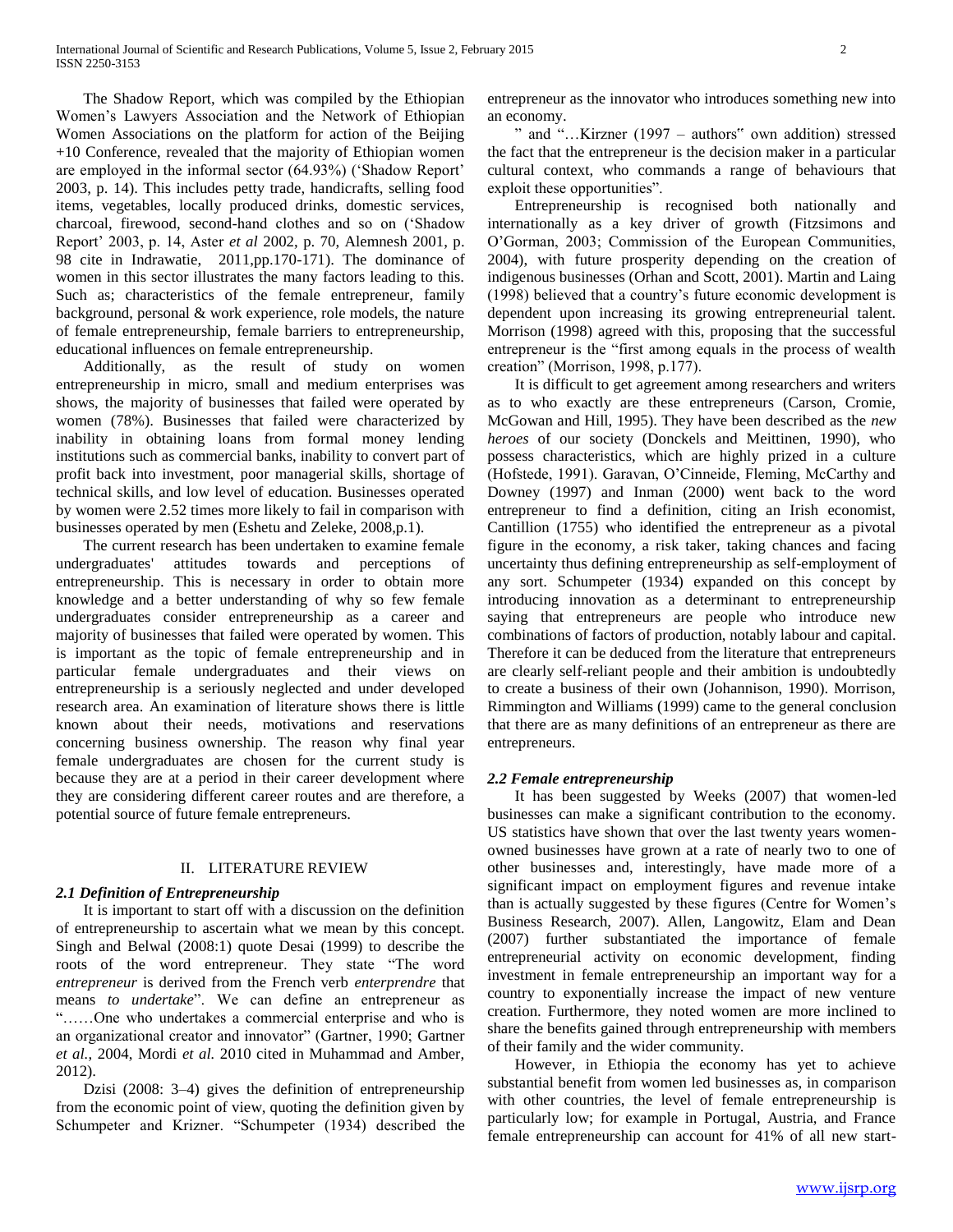up's (Henry and Kennedy, 2003; Gender Equality Unit, 2003; Fitzsimons *et al*, 2003; Fitzsimons andO'Gorman, 2004).

# *2.3 Obstacles to female entrepreneurship*

 Welter (2004) has indicated that the participation of women in entrepreneurship has been hindered by the value that society places on women in employment, believing that as a result of past social norms women are still being stereotyped according to their gender thus limiting opportunities and creating occupational segregation.

Hisrich *et al* (1984) also acknowledged the difficulties that woman face when starting a business stating that the risk and effort entailed in starting a business from scratch is perhaps even greater for a woman entering a male dominated arena. Carter *et al* (2007) suggested that women lack finance and capital assets during the start-up period and argued that one of the key debates within female entrepreneurial research is how these barriers at the start-up stage affect the long-term business performance of women business owners.

#### *2.3.1 Confidence issues*

 Lack of confidence can be a major problem in the area of female new venture creation (Minnitti *et al*, 2004; Chowdhury and Endres, 2005). Brindley (2005) agreed lack of confidence can have a negative effect on women entering into entrepreneurship. However, she believed that as a woman's confidence grows, her fear of risk diminishes.

Still *et al* (2000) specifically found women were less confident than men in matters relating to the management of staff, with lack of information and training being considered to be the principal reasons why women expressed less confidence in these areas. The subject of confidence is of significant interest to this research as it could have a crucial impact on the female undergraduate and her consideration of entrepreneurship as a career.

# *2.3.2 Educational factors*

 The female entrepreneur has a high level of education with some studies indicating that she often reaches a higher educational standard than her male counterpart (Madsen *et al,*  2003).

 Brush *et al* (1991) recognised the importance of subject choice in enhancing the success of a female led business venture. Watkins *et al* (1984) believed subject choice is what differentiates between the male and female entrepreneur. Menzie *et al* (2003) and Madsen *et al* (2003) also recognized this difference in subject choice finding women were less inclined to study science and computer subjects and were more likely to major in health and natural science.

 Consequently, a woman, due to her lack of business training especially in the areas of engineering and science is at an immediate disadvantage to entering traditionally male dominated areas such as construction and science (Hisrich *et al*, 1984).

# *2.4 Education and entrepreneurship*

Matthews *et al* (1995) acknowledged the significance of education and the part it plays in entrepreneurial activity, stating that it is critical to attract the young and educated to entrepreneurship, especially as current industrial trends are

towards a knowledge-based environment (Henderson and Robertson 2000; Postigo, Lacobucci, and Tamborini, 2006).

 Carter *et al* (1999) and Gibb (1996) agreed with the importance of education to entrepreneurship, believing that ambitious, educated, young people can be equally encouraged into new venture creation as opposed to a large organisation, especially as the long-term supply of well educated and qualified entrepreneurs is essential to a strong modern society (Scott *et al,*  1988).

 Therefore, it is of interest to note that Fitzsimons *et al* (2007) found a direct correlation between education and entrepreneurship finding entrepreneurial activity highest amongst those with a third level qualification. However, Wang and Wong (2004) in contrast suggested that education might be a deterrent to entrepreneurship as honour students show less interest in starting their own business, speculating that a longer time spent in education assimilating more business knowledge does not necessarily lead to higher interest in entrepreneurship.

#### *2.4.1 Entrepreneurship as a career choice*

 Without doubt the choice of career for the undergraduate can be a complex and difficult process, with this decision-making process becoming even more intricate when the career path chosen is that of starting your own business (Nabi *et al*, 2006). This can lead to entrepreneurship not readily being considered as a career choice (Henderson *et al,* 2000). Despite this, Wang *et al*  (2004) acknowledged that undergraduates show a high level of interest in entrepreneurship, as a career.

# *2.4.2 Entrepreneurial traits*

 Louw, Van Eeden, and Bosch (2003) claim the age of the undergraduate plays a significant role in how students perceive their own entrepreneurial qualities finding the older the undergraduate the higher they assessed their level of entrepreneurial traits. Eeden Van, Louw and Venter (2005), while recognising the importance of entrepreneurial traits, also believed that these traits can be acquired through education, life experience and the entrepreneurial process. Interestingly, Scott *et al* (1988) noted undergraduate students who came from an entrepreneurial family background were more likely to believe they had entrepreneurial characteristics than students that did not come from an entrepreneurial family.

# *2.4.3 Perceived barriers*

 Financial risk is considered a major barrier to starting your own business with over fifty percent of university students in a study conducted by Robertson *et al* (2003) stating it as a problem. However, they claimed it was not fear of failure as in social embarrassment but the need for security, with many respondents citing having to pay back a student loan as a difficulty. Goodbody (2002) found fear of failure along with bankruptcy, the hard work involved, a small Irish market, difficulties accessing finance and lack of business information as undergraduate's main barriers to starting a business. Wang *et al*  (2004) agreed with the fear of failure but added inadequate preparation and insufficient business knowledge to the list of perceived barriers. Lack of a business idea is also perceived as a barrier throughout literature on student entrepreneurship (Carter e*t al,* 1999; Klapper, 2004), with Robertson *et al* (2003) finding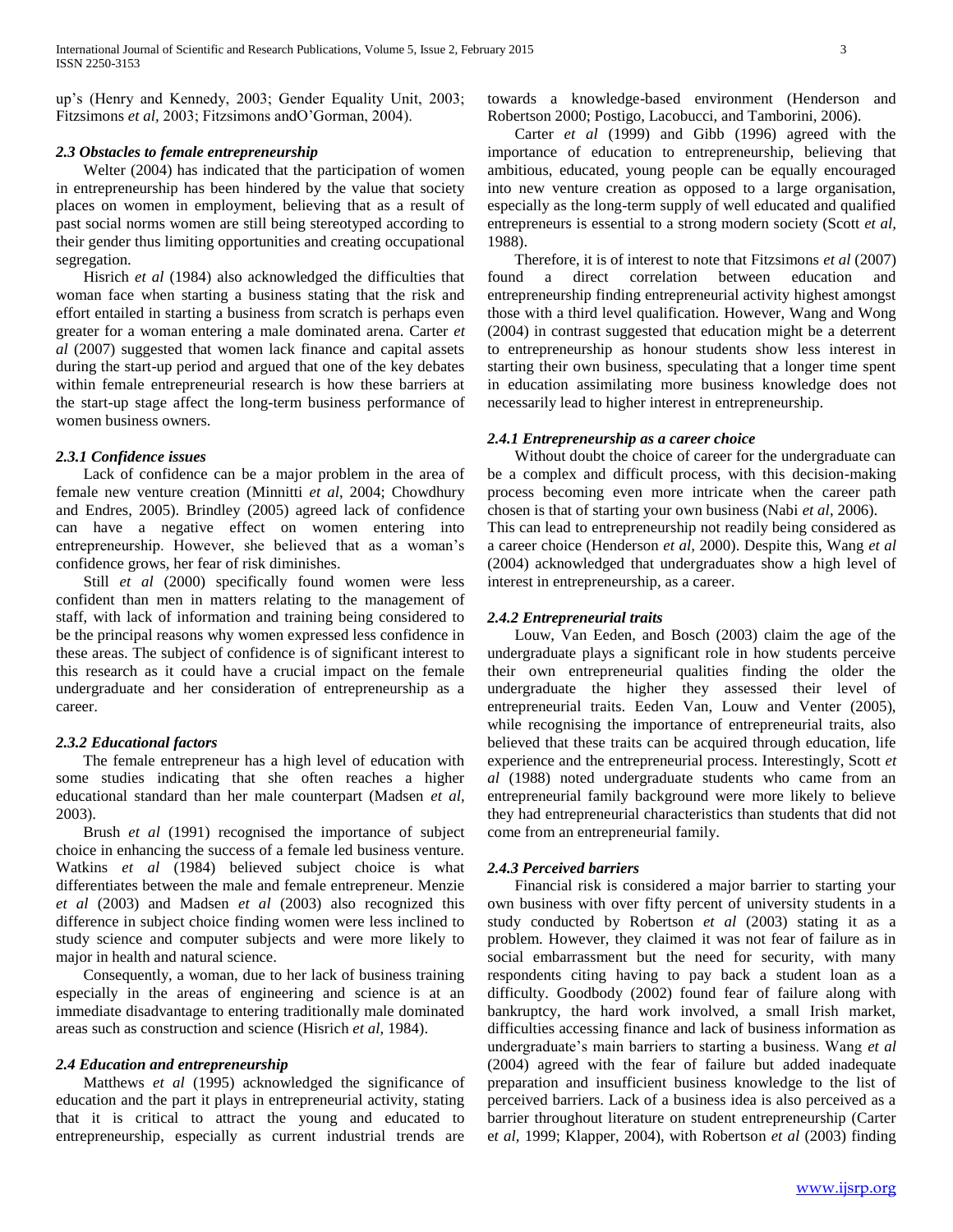twenty-two percent of students citing the lack of a business idea as a reason for not starting a business.

Interestingly, Oakey et al (2002) noted that if a network of support systems were put in place to assist when starting a business, the undergraduates that had previously dismissed the idea of entrepreneurship as a career said they would reconsider entrepreneurship as a career option.

#### *2.5.1 Subject choice*

 Hagen *et al* (1989) and Minnitti *et al,* (2004) suggested the educational system as well as the social environment should encourage more women to study engineering, science, technical or business related subjects. This deficiency of women taking technical subjects is given an Irish perspective by Goodbody (2002) who noted the lack of female students pursuing science, engineering and technology qualifications, citing these subject choices as having particular importance because they often lead to entrepreneurial activity. However, Madsen *et al* (2003)noted in a Danish study that despite an active campaign to encourage female students to undertake technical subjects this has not yet been reflected in an increase of females entering into entrepreneurship in the high-tech sector.

#### III. SAMPLING METHOD (TECHNIQUE) AND SAMPLING SIZE

 In public: Jimma University, Addis Ababa University, and Wollege University while among private universities; Rift-Valley Universies at wollega and Adama Campus, Unity University at AA campus and New generation at Nekemte campus were taken as a sample of representative by convenience method with consideration of location of both private and public universities those found in the same cities to reduce cost. And respondents

were taken from selected Universities by disproportional method because of the size of students found in them are vary as follow.

# **Table 3.1 Of sample size from each stratum**

| Colleges and Universities          | Number of |
|------------------------------------|-----------|
|                                    | students  |
| Addis Abeba University             | 100       |
| Jimma University                   | 150       |
| Wollega University                 | 100       |
| Rift Valley Adema & Nekemte campus | 120       |
| Unity campus                       | 80        |
| New generation Nekemte campus      | 80        |
| Total                              | 630       |
|                                    |           |

 Hence, to identify the necessary information, 630 samples were proposed to be selected by simple random from all selected sample Universities and colleges.

# IV. DATA ANALYSIS

# **4.1 The career immediate intentions of female students after completion of present degree course**

 Only 9% of the combined group of respondents expressed a wish to work in a small or medium company (SME) this could be perceived as a negative factor towards the encouragement of entrepreneurial activity as working in an SME has been found to be an influencing factor towards the encouragement of entrepreneurship (Oakey *et al*,2002). The immediate intentions of the respondents after the completion of their degree course can be seen in table.

| Question                                                | Public U  |      | Private UC |      |
|---------------------------------------------------------|-----------|------|------------|------|
|                                                         | Frequency | $\%$ | Frequency  | $\%$ |
| Continue further with your education?                   | 262       | 86.2 | 168        | 77.8 |
| Work with a company and obtain a                        | 226       | 76.4 | 152        | 71   |
| professional qualification?                             |           |      |            |      |
| Work for the public sector e.g. civil service?          | 150       | 56   | 109        | 47   |
| Work with a small or medium company?                    | 120       | 43.5 | 106        | 49   |
| Work with a large company?                              | 236       | 82   | 150        | 71   |
| Start your own business?                                | 216       | 74   | 156        | 72   |
| Continue with a business that you have already started? | 136       | 51   | 100        | 50   |

**Table 4. 1. Career immediate intentions of female students**

 As table 4.1 shows the immediate intentions female students after the completion of their degree course were as follow. 86.2% of female from public Universities and 77.8% of female from private Universities were want to continue further with their education, 76.4% of female from public Universities and 71% of female from private Universities' want to work with in a company and obtain a professional qualification, 82% of female from public Universities and 71% want work within a large company while 74 % of female from public Universities and 72% want to start their own business.

 As this finding present that the student who expressed their wish to start their own small business in public Universities are no more different from female students those private Universities College want to start their own small business.

 Relatively, less of the combined group of respondents (46%) expressed a wish to work in a small or medium company (SME) this could be perceived as a negative factor towards the encouragement of entrepreneurial activity as working in an SME ( Oakey *et al*, 2002).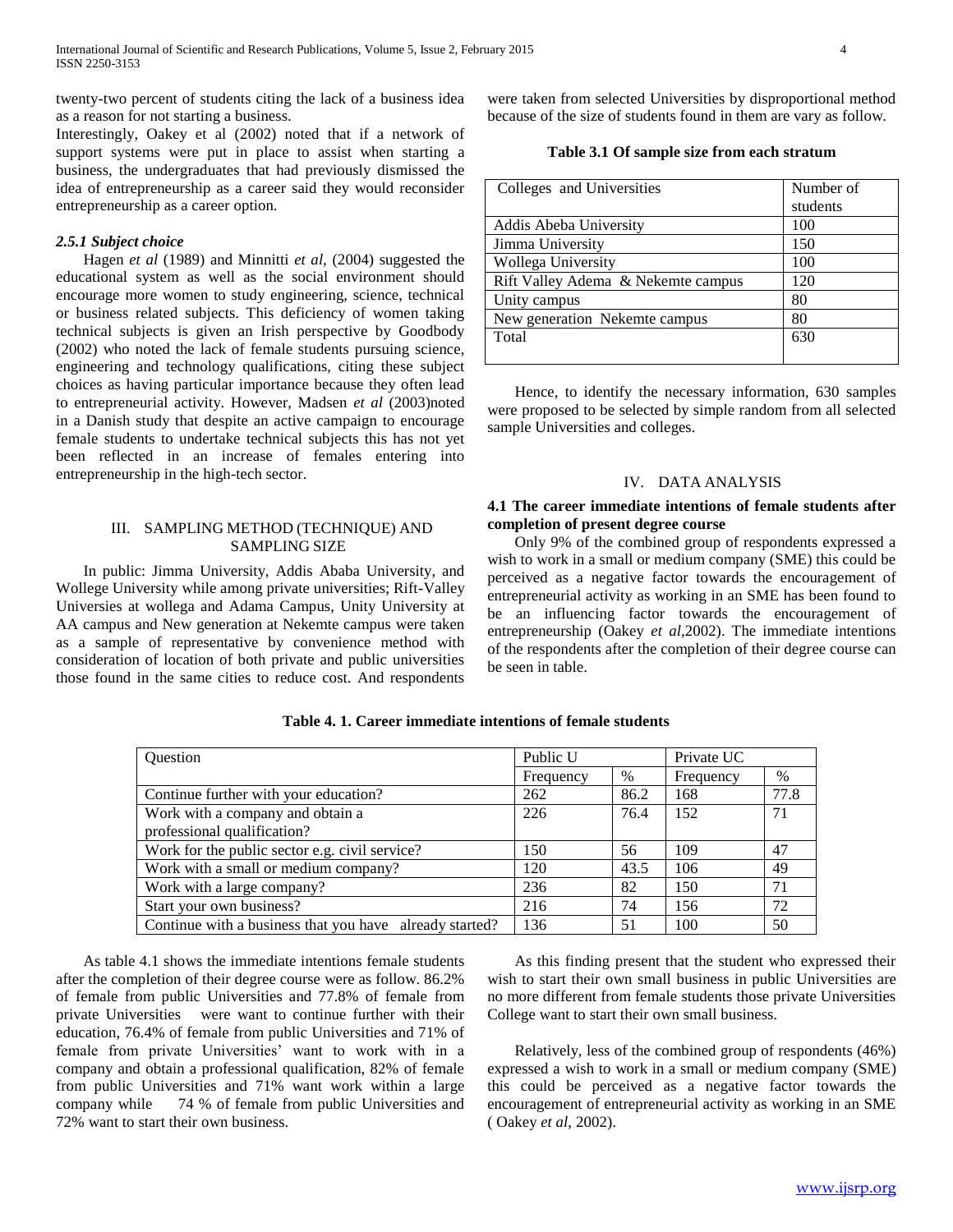# **4.2 Entrepreneurship as Attractive Career Option**

 Dyer (1994) found working for an entrepreneur or knowing an entrepreneur had a positive impact on entrepreneurial career choice. Without doubt the choice of career for the undergraduate can be a complex and difficult process, with this decision-making process becoming even more complicated when the career path chosen is that of starting your own business (Nabi *et al*, 2006).

 This can lead to entrepreneurship not readily being considered as a career choice (Henderson *et al,* 2000). Despite this, Wang *et al* (2004) acknowledged that undergraduates show a high level of interest in entrepreneurship, as a career.

| Is entrepreneurship is an attractive career option |               | Types of university | Total   |       |
|----------------------------------------------------|---------------|---------------------|---------|-------|
|                                                    |               | public              | private |       |
| strongly agree                                     | Count         | 116                 | 74      | 190   |
|                                                    | $\%$          | 34.9                | 33.3    | 34.3  |
| agree                                              | Count         | 172                 | 116     | 288   |
|                                                    | $\%$          | 51.8                | 52.3    | 52.0  |
| neutral                                            | Count         | 30                  | 20      | 50    |
|                                                    | $\frac{0}{0}$ | 9.0                 | 9.0     | 9.0   |
| disagree                                           | Count         | 14                  | 12      | 26    |
|                                                    | $\%$          | 4.2                 | 5.4     | 4.7   |
| Total                                              | Count         | 332                 | 222     | 554   |
|                                                    | $\frac{0}{0}$ | 100.0               | 100.0   | 100.0 |

#### **Table 4.2 Entrepreneurship choice as career option**

 $X^2 = 0.506$ , N=554, df=3, p= 0.918

 As the above table indicates, 86.7% of sampled female students from public Universities and 85.6% of them from private universities were positively accepted as entrepreneurship is an attractive career option.

 Similarly, as the result of chi-square test indicated entrepreneurship as an attractive career and there was no significant difference found (X  $^2$  = 0.506, df = 3, p = .0.9918) in the view of the female graduate batch students from public universities and private Universities. The students those are from public Universities are much more likely to consider entrepreneurship an attractive career.

# **4.3 Students' attitudes towards and perceptions of entrepreneurship**

 This section shows persons' attitude toward and perceptions of entrepreneurship (self-employment). Empirical support for the relational link between attitudes and perceptions is strong (Ajzen, 1985); and previous studies have confirmed the appropriateness of the application of behavioural perceptions models in entrepreneurship research (Krueger and Carsrud, 1993; Davidsson, 1995; Krueger et al., 2000).

# **Table 4.3 Female students' attitude toward and perceptions of entrepreneurship (self-employment)**

| Questions                                         | Responses         | Freq | $\%$  | Cumulative<br>Percent |
|---------------------------------------------------|-------------------|------|-------|-----------------------|
| You require special characteristics to start your | strongly disagree | 62   | 11.5  | 11.5                  |
| own business                                      | disagree          | 156  | 28.9  | 40.4                  |
|                                                   | neutral           | 54   | 10.0  | 50.4                  |
|                                                   | agree             | 186  | 34.4  | 84.8                  |
|                                                   | strongly agree    | 82   | 15.2  | 100.0                 |
|                                                   | Total             | 540  | 100.0 |                       |
| Female business owners are taken less seriously   | strongly disagree | 150  | 27.7  | 27.7                  |
| than male business owners                         | disagree          | 218  | 40.2  | 67.9                  |
|                                                   | neutral           | 54   | 10.0  | 77.9                  |
|                                                   | agree             | 92   | 17.0  | 94.8                  |
|                                                   | strongly agree    | 28   | 5.2   | 100.0                 |
|                                                   | Total             | 542  | 100.0 |                       |
| Women have the same confidence as men to start    | strongly disagree | 56   | 10.0  | 10.3                  |
| abusiness                                         | disagree          | 148  | 26.3  | 36.3                  |
|                                                   | neutral           | 48   | 8.5   | 44.8                  |
|                                                   | agree             | 130  | 23.1  | 67.9                  |
|                                                   | strongly agree    | 160  | 28.5  | 96.4                  |
|                                                   | Total             | 542  | 96.4  | 100.0                 |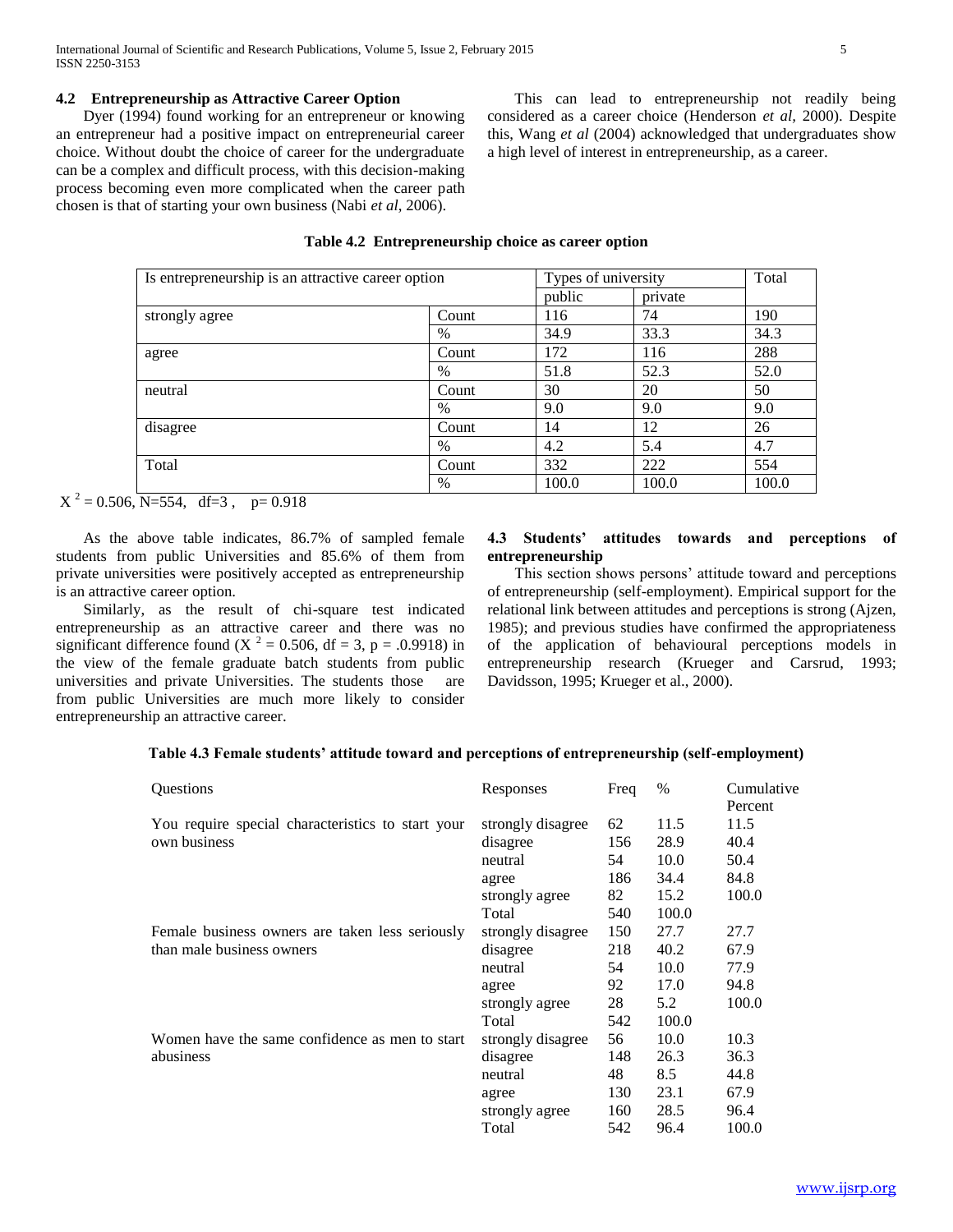| Women do not like taking risks                    | strongly disagree | 154 | 29.2  | 29.2  |
|---------------------------------------------------|-------------------|-----|-------|-------|
|                                                   | disagree          | 184 | 34.8  | 64.0  |
|                                                   | neutral           | 46  | 8.7   | 72.7  |
|                                                   | agree             | 120 | 22.7  | 95.5  |
|                                                   | strongly agree    | 24  | 4.5   | 100.0 |
|                                                   | Total             | 528 | 100.  |       |
| A women starts a business to combine career and   | strongly disagree | 56  | 10.4  | 10.4  |
| family responsibility                             | disagree          | 100 | 18.6  | 29.0  |
|                                                   | neutral           | 98  | 18.2  | 47.2  |
|                                                   | agree             | 214 | 39.8  | 87.0  |
|                                                   | strongly agree    | 70  | 13.0  | 100.0 |
|                                                   | Total             | 538 | 100.0 |       |
| It is more difficult for women than man to obtain | strongly disagree | 126 | 23.9  | 23.9  |
| finance                                           | disagree          | 128 | 24.2  | 48.1  |
|                                                   | neutral           | 74  | 14.0  | 62.1  |
|                                                   | agree             | 112 | 21.2  | 83.3  |
|                                                   | strongly agree    | 88  | 16.7  | 100.0 |
|                                                   | Total             | 528 | 100.0 |       |
| you need to work extra hard when you have your    | strongly disagree | 66  | 12.3  | 12.3  |
| own business                                      | disagree          | 112 | 20.9  | 33.2  |
|                                                   | neutral           | 56  | 10.4  | 43.7  |
|                                                   | agree             | 216 | 40.3  | 84.0  |
|                                                   | strongly agree    | 86  | 16.0  | 100.0 |
|                                                   | Total             | 536 | 100.0 |       |
| Societies in general encourages women to start    | strongly disagree | 76  | 14.1  | 14.1  |
| their own business                                | disagree          | 160 | 29.7  | 43.9  |
|                                                   | neutral           | 80  | 14.9  | 58.7  |
|                                                   | agree             | 152 | 28.3  | 87.0  |
|                                                   | strongly agree    | 70  | 13.0  | 100.0 |
|                                                   | Total             | 538 | 100.0 |       |
| The media encourage women                         | strongly disagree | 40  | 7.4   | 7.4   |
|                                                   | disagree          | 90  | 16.7  | 24.1  |
|                                                   | neutral           | 46  | 8.5   | 32.6  |
|                                                   | agree             | 254 | 47.0  | 79.6  |
|                                                   | strongly agree    | 110 | 20.4  | 100.0 |
|                                                   | Total             | 540 | 100.0 |       |
|                                                   |                   |     |       |       |

 For question about female students' attitude toward and perceptions of entrepreneurship (self-employment) respondents were expressed their attitude toward and perceptions.

 The above table depicts that 49.6% of sample respondents responded that female students require special characteristics or traits to start their own business even though 40.4% replied no need special characteristics and 10% were neutral.

 This shows as the majority of respondents perceived that one required special characteristics or traits if one want to start one's own business, which is in agreement with (Postigo *et al.,* 2006 and Eileen, 2008) whose research found entrepreneurs are seen as people with specific attributes.

 The female business owners are taken less seriously than male business owners were also seen as a basic requirement when entering entrepreneurship with 67.9% of the students disagreed with the suggestion that female business owners are taken less seriously than male counterpart which contradict to the findings of Lim, Smith and Bottomley (2003) who found there was a 50/50 split between women business owners on the issue of women not being taken seriously when conducting business.

 It was also found in this present study that almost the respondents agreed that women have the same confidence as men. And when it comes to starting a business just more than half of these students (55.2%) agreed with the suggestion that women have the same confidence as men to start a business while only 36.3% disagreed.

 There was a definite disagreement when it came to the question of risk, (64.0%) of the respondents disagreed the idea that women do not like taking risks. It is supported with the finding of Eileen (2008) that stated as over three quarters of the respondents rejected the idea that women do not like taking risks. But it is contrast to the finding in which over two thirds of the students who do not want to start their own business stated fear of business failure, running into debt and lack of a secure income as the reasons for not entering into entrepreneurship.

 Almost half of respondents (48.1%) disagreed with the statement; it is more difficult for women than a man to obtain finance. While 38.8% of the students' believeed that as it would be too difficult for women than men to obtain the finance necessary to start a business and see this as an inhibitor to starting a business

 However, 43.9% of the respondents disagreed that society in general encourages women to start their own business while 42% of them were agreed with this idea. This similar with the finding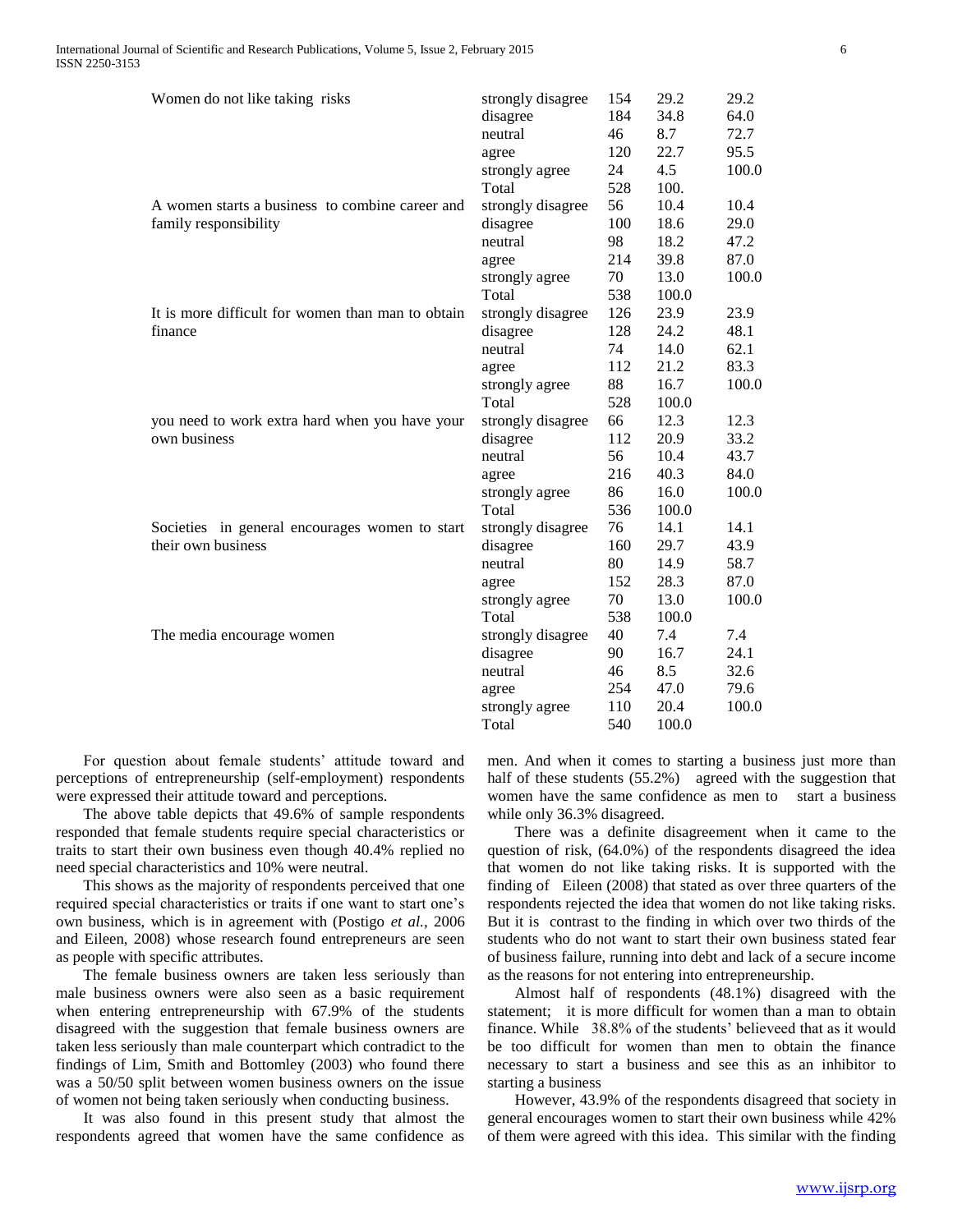of McClelland (2003) believed there is a lack of support from society and sees this as a barrier to female entrepreneurship. In addition, 67.4 % of the respondents in the current study believe the media encourages women into entrepreneurship by giving positive coverage of successful women who own their own businesses while only 24.1 % of the them in the current study did not believe the with the idea.

 Though there are differences between the private and public university students concerning entrepreneurship and its perceived viability as a career option at an individual level, these differences are not so obvious when it comes to the attitudes expressed towards entrepreneurship in general. Interestingly there is a perception among the combined group of students that one requires special characteristics or traits and needs to be very determined to run a successful business. This may lead some students to selfselect themselves out of entrepreneurship. The support of media encourages women is believed to be extremely important when starting a business especially as there is a perception that society in general does not encourage women into entrepreneurship.

 Generally, from this research it is possible to conclude as those students with a strong favorable attitude toward selfemployment would be more likely to develop strong selfemployment perception. Previous research (Ajzen, 1987; Krueger and Carsrud, 1993) confirms different factors either moderate the intentions-behavior relationship, or indirectly affect perceptions through attitudes, beliefs and perceptions.

 For furthermore study, some interview were held with some students.As expressed by some interviewees some of them want to start their own small business because of they want: flexibility, gain respect from others, indepency, to generate their own income while others have raised reason they want to start their own business were because of they expect as there is no job opportunity by government, they will not satisfied working with in either government office or private company.

 In addition, one of female student stated choosing entrepreneurship is because of challenge, independence (opportunity) and frustration at work (necessity) I have heard and observed from my parents. *"My families have been working in private organization for about 17 years and I was looking forward to for long while they were doing. They were very frustrated and their work was not so challenging anymore and besides they had little autonomy. They used to vent their anger at home. They realized that they were not being fair to their family or to me.Becuase of these I decided that I should start something of my own and knew that I will do it. It is true that I do not have much time to myself as they had before but I am much happier and I will be now my own boss"*.

 Generally, the result of this study leads to believe that women often choose entrepreneurship not only because they expect the idea to have greater return. And they want to start their own business seemed a good choice as it also enabled them to be more independent

# **4.4 Perceived barriers of female undergraduates for not entering into entrepreneurship**

 Female entrepreneurs encounter several issues that further exacerbate the barriers between them and their successful entrepreneurial venture. These constraints may come from their personality, immediate family, or from the environment in which they exist and the societal expectations and perceptions of the people around them.

 The following table summarizes the response of female undergraduates' on barriers not entering into entrepreneurship

| I do not want to start my own business because:  |                   | Freq | $\%$  | Cumulative<br>Percent |
|--------------------------------------------------|-------------------|------|-------|-----------------------|
| The responsibility of running a business too     | strongly disagree | 112  | 21.5  | 21.5                  |
| difficult                                        | disagree          | 172  | 33.1  | 54.6                  |
|                                                  | neutral           | 72   | 13.8  | 68.5                  |
|                                                  | agree             | 130  | 25.0  | 93.5                  |
|                                                  | strongly agree    | 34   | 6.5   | 100.0                 |
|                                                  | Total             | 520  | 100.0 |                       |
| I do not know how to access business information | strongly disagree | 68   | 13.4  | 13.4                  |
|                                                  | disagree          | 156  | 30.7  | 44.1                  |
|                                                  | neutral           | 64   | 12.6  | 56.7                  |
|                                                  | agree             | 152  | 29.9  | 86.6                  |
|                                                  | strongly agree    | 68   | 13.4  | 100.0                 |
|                                                  | Total             | 508  | 100.0 |                       |
| it would be too difficult to obtain the finance  | strongly disagree | 88   | 17.1  | 17.1                  |
| necessary                                        | disagree          | 134  | 26.1  | 43.2                  |
|                                                  | neutral           | 82   | 16.0  | 59.1                  |
|                                                  | agree             | 134  | 26.1  | 85.2                  |
|                                                  | strongly agree    | 76   | 14.8  | 100.0                 |
|                                                  | Total             | 514  | 100.0 |                       |
| Afraid of running into debt                      | strongly disagree | 90   | 17.4  | 17.4                  |
|                                                  | disagree          | 160  | 30.9  | 48.3                  |
|                                                  | neutral           | 74   | 14.3  | 62.5                  |
|                                                  | agree             | 134  | 25.9  | 88.4                  |

# **Table 4.4 barriers of female undergraduates for not entering into entrepreneurship**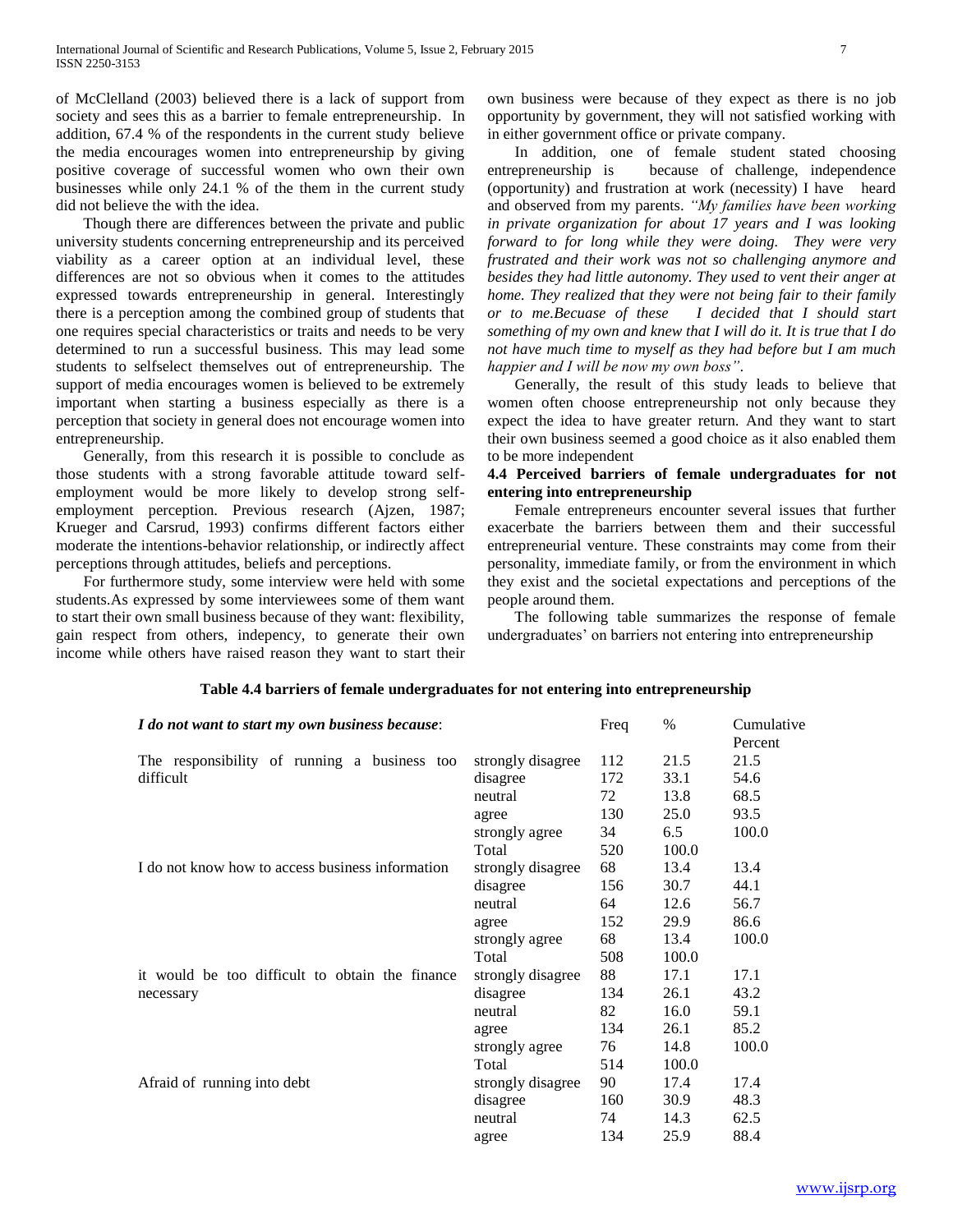|                                                         | strongly agree          | 60         | 11.6           | 100.0        |
|---------------------------------------------------------|-------------------------|------------|----------------|--------------|
|                                                         | Total                   | 518        | 100.0          |              |
|                                                         | Total                   | 518        | 100.0          |              |
| I would be afraid that my business would fail           | strongly disagree       | 90         | 17.4           | 17.4         |
|                                                         | disagree                | 160        | 30.9           | 48.3         |
|                                                         | neutral                 | 74         | 14.3           | 62.5         |
|                                                         | agree                   | 134        | 25.9           | 88.4         |
|                                                         | strongly agree          | 60         | 11.6           | 100.0        |
|                                                         | Total                   | 518        | 100.0          |              |
| I don't have a good business idea.                      | strongly disagree       | 94         | 18.2           | 18.2         |
|                                                         | disagree                | 196        | 38.0           | 56.2         |
|                                                         | neutral                 | 64         | 12.4           | 68.6         |
|                                                         | agree                   | 126        | 24.4           | 93.0         |
|                                                         | strongly agree          | 36         | 7.0            | 100.0        |
|                                                         | Total                   | 516        | 100.0          |              |
| Lack of experience needed to run a business             | strongly disagree       | 80         | 15.5           | 15.5         |
|                                                         | disagree                | 122        | 23.6           | 39.1         |
|                                                         | neutral                 | 58         | 11.2           | 50.4         |
|                                                         | agree                   | 166        | 32.2           | 82.6         |
|                                                         | strongly agree          | 88         | 17.1           | 99.6         |
|                                                         | Total                   | 516        | 100.0          |              |
| Lack of the business skills required to run a           | strongly disagree       | 90         | 17.6           | 17.6         |
| business.                                               | disagree                | 130        | 25.5           | 43.1         |
|                                                         | neutral                 | 60         | 11.8           | 54.9         |
|                                                         | agree                   | 180        | 35.3           | 90.2         |
|                                                         | strongly agree          | 50         | 9.8            | 100.0        |
|                                                         | Total                   | 510        | 100.0          |              |
| I would be afraid of the lack of a secure income        | strongly disagree       | 78         | 15.0           | 15.0         |
|                                                         | disagree                | 170        | 32.7           | 47.7         |
|                                                         | neutral                 | 92         | 17.7           | 65.4         |
|                                                         | agree                   | 152        | 29.2           | 94.6         |
|                                                         | strongly agree          | 26         | 5.0            | 99.6         |
| The education area I studied is not suitable to start   | Total                   | 520        | 100.0          |              |
| a business in                                           | strongly disagree       | 110        | 21.3           | 21.3         |
|                                                         | disagree                | 208        | 40.3           | 61.6         |
|                                                         | neutral                 | 64         | 12.4           | 74.0         |
|                                                         | agree                   | 94         | 18.2           | 92.2         |
|                                                         | strongly agree          | 38         | 7.4            | 99.6         |
|                                                         | Total                   | 516        | 100.0          |              |
| Entrepreneurship does not have the same status or       | strongly disagree       | 102        | 19.5           | 19.5         |
| respect as others careers                               | disagree                | 192        | 36.8           | 56.3         |
|                                                         | neutral                 | 78         | 14.9           | 71.3         |
|                                                         | agree                   | 108        | 20.7           | 92.0         |
|                                                         | strongly agree          | 40         | 7.7            | 99.6         |
|                                                         | Total                   | 522        | 100.0          |              |
| I had family commitment                                 | strongly disagree       | 66         | 12.6           | 12.6         |
|                                                         | disagree                | 168        | 32.1           | 44.7         |
|                                                         | neutral                 | 120        | 22.9<br>25.6   | 67.6<br>93.1 |
|                                                         | agree                   | 134<br>34  | 6.5            | 99.6         |
|                                                         | strongly agree          |            |                |              |
|                                                         | Total<br>Total          | 524<br>520 | 100.0<br>100.0 |              |
|                                                         | strongly disagree       | 54         | 10.3           | 10.3         |
| There is too much red tape e.g. legal and<br>employment | disagree                | 134        | 25.7           | 36.0         |
| Regulations required when running a business.           | neutral                 | 94         | 18.0           | 54.0         |
|                                                         |                         | 174        | 33.3           | 87.4         |
|                                                         | agree<br>strongly agree | 66         | 12.6           | 100.0        |
|                                                         | Total                   | 522        | 100.0          |              |
| I do not have the personal skill and competencies       | strongly disagree       | 88         | 16.8           | 16.8         |
|                                                         |                         |            |                |              |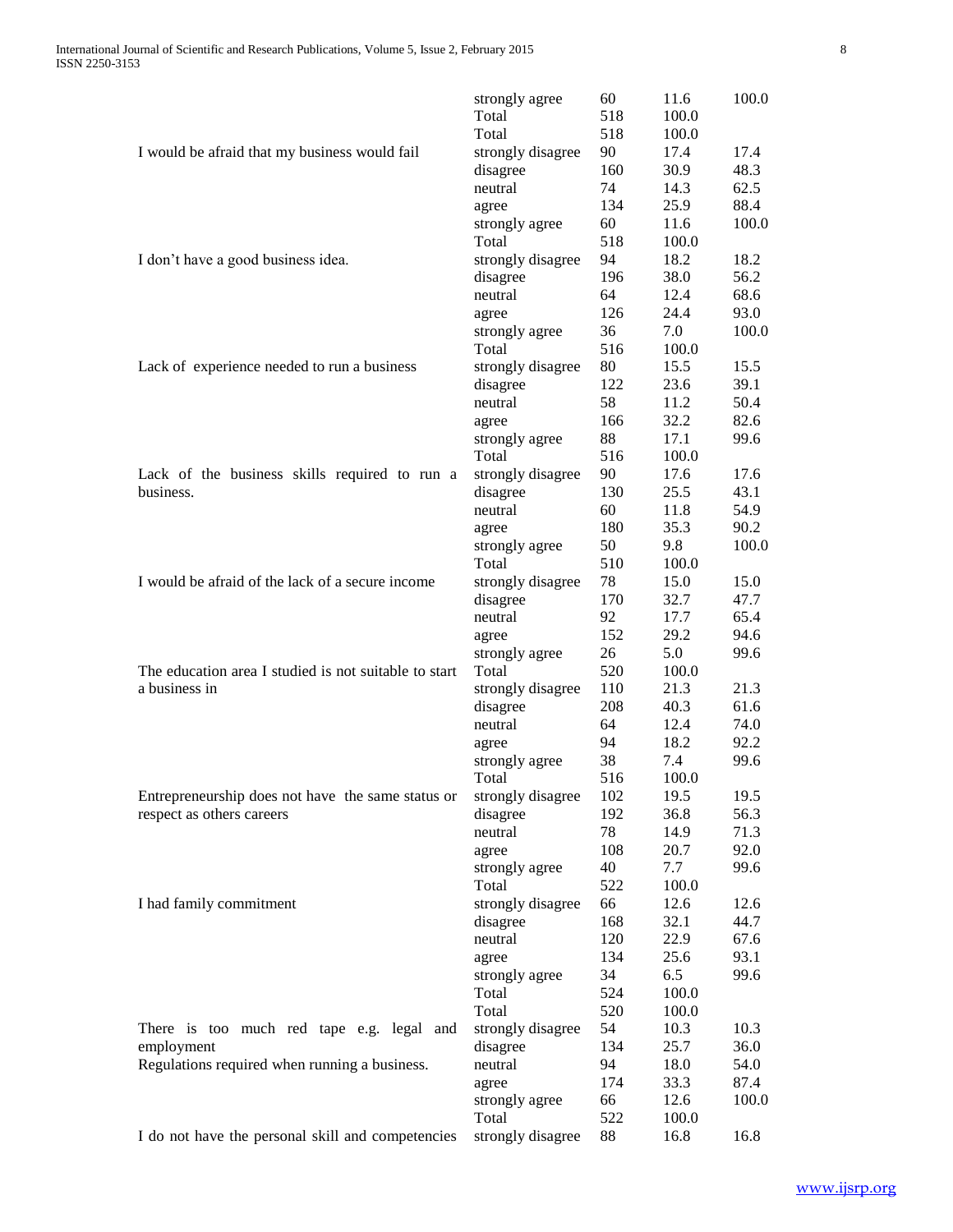| necesaary | disagree       | 200 | 38.2  | 55.0  |
|-----------|----------------|-----|-------|-------|
|           | neutral        | 58  |       | 66.0  |
|           | agree          | 152 | 29.0  | 95.0  |
|           | strongly agree | 26  | 5.0   | 100.0 |
|           | Total          | 524 | 100.0 |       |

#### V. CONCLUSION

- Based on the finding of the study the following recommendations were forwarded:
- Majority of female students in both public Universities and private university college were expressed their intention as they need entrepreneurial education to start a business.
- Since it is very important for all students if entrepreneurial education to be included in their course education as one course because it creates positive attitude towards entrepreneurship and as they start their own business.
- Majority of respondents were positively accepted as entrepreneurship is an attractive career option. And the students who expressed their wish to start their own small business in public Universities are no more different from female students those private Universities College want to start their own small business. However, relatively, less of the combined group of respondents expressed a wish to work in a small or medium company (SME) this could be perceived as a negative factor towards the encouragement of entrepreneurial activity as working in an SME. Therefore, it is better if different training given to students to more encourage them as they start their own small business.
- There are no so obvious differences between the private and public university students when it comes to the attitudes expressed towards entrepreneurship in general. Interestingly there is a perception among the combined group of students that one requires special characteristics or traits and needs to be very determined to run a successful business. This may lead some students to self-select themselves out of entrepreneurship. The support of media encourages women is believed to be extremely important when starting a business especially as there is a perception that society in general does not encourage women into entrepreneurship. Generally, students with a strong favorable attitude toward self-employment would be more likely to develop strong self-employment perception. Therefore, different factors like media should used either to moderate the intentions-behavior relationship, or indirectly affect perceptions through attitudes, beliefs and perceptions of female students towards entrepreneurship.
- Different female students were motivated by different factors to start their own business. Such as, to gaining respect from others, assuming to enable to get better work / life balance, able to use their business idea and business skills, entrepreneurship would allow them to work in the area of their own choice were seen as an essential reason for starting their own business , enable them to pick their own working time, making a lot of money is also one of the main reasons they want to start their business and choosing entrepreneurship as a career it would give them flexibility to combine their career with their family life and self-

 In present study in order to identify the major barriers of female undergraduates for not entering into entrepreneurship different question were asked female students. Accordingly, question whether the responsibilities of running a business too difficult to entering into entrepreneurship were asked. 31.5% of respondents were agreed as the responsibility of running a business too difficult one of a barrier starts their small business.

 It was also found in this current study that 43.3% of the respondents agreed that a lack of a ability to know how to access business information is the main reason they would not enter into entrepreneurship. In addition, 40.9% of respondents also cited as too difficult to obtain the finance necessary are a barrier to starting their own business. This finding is in agreement with Hazlett, Henderson, Hill and Leitch (2005) who found it a major barrier to start up. Of the remaining students 16% were unsure of the difficulty to obtain finance and 43.2% disagreed with it being difficult.

 While 37.5% of selected students thought as the afraid of running into debt the pressure start their own business. 43.8% of the students saw a lack of a good business idea as an inhibitor to entrepreneurship. This is in agreement with (Scott and Twomey 1988 and

 Eileen, 2008) who noted that students that had relevant work experience were more inclined to have a business idea than students that did not have work experience and that a good business idea is a main trigger factor in the encouragement to enter entrepreneurship.

 Many of the respondents (49.3%) also believed lack of experience needed to run a business barrier of entrepreneurship with 45.1% of the students agreeing they do not have the business skills required to run their own business. This lack of business skills was also found by Robertson, Collins, Medeira, and Slater (2003) as a reason for not starting a business.

 Some of the respondents (31.2%) also believed entrepreneurship would be too difficult if they had family commitments. Furthermore, on the entrepreneurship does not have the same status or respect as others careers to run a business is also seen as a problem with 27.7 % of the students agreeing they do not have the business skills required to run their own business while 56.3 % of them disagree that entrepreneurship does not have the same status and respect as other careers. Business external influences do not appear to have a major impact on the discouragement of entrepreneurship with over 46% of the students considering "too much red tape" a reason for not entering entrepreneurship and only 36% disagreeing that the ethiopia there is too much red tape e.g. legal and employment and regulations required when running a business in market is too small and therefore not having enough potential for starting a business.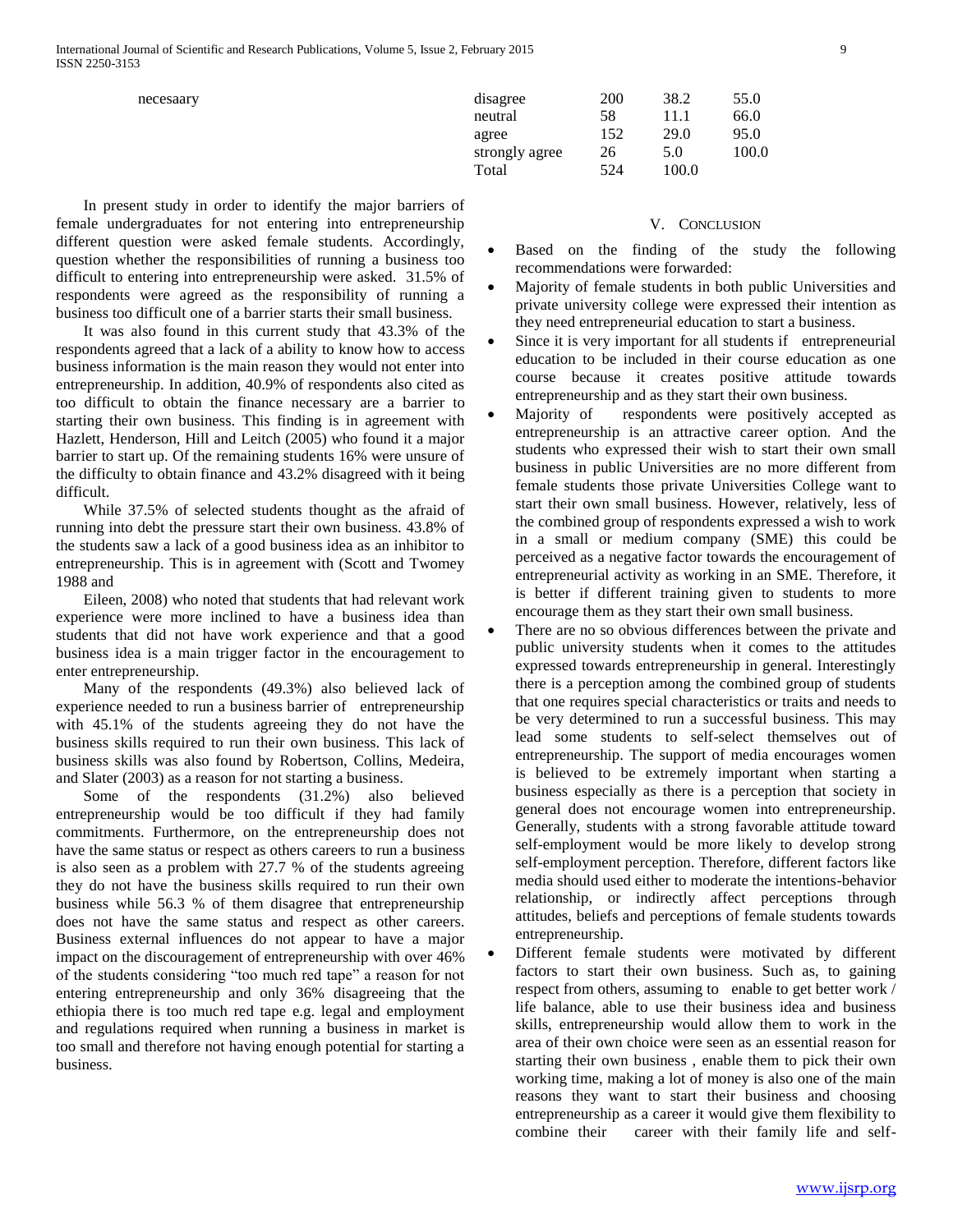fulfillment. Generally, the motives for becoming an entrepreneur are not a clear cut situation but are rather a complex set of mixture of different factors. Therefore, it is better to motivate female students for starting their own small business, if training provided to them on both pull and push factors.

- Different barriers were raised by female undergraduates for not entering into entrepreneurship. The major barriers expected were, the responsibility of running a business too difficult, lack of a ability to know how to access business information, difficult to obtain the finance necessary and lack of a good business idea as an inhibitor to entrepreneurship, worry lack of experience needed to run a business and lack of the business skills required to run their own business.
- Therefore, in order to change their worries from different barriers, entrepreneurship subject and training on entrepreneurs' successful characteristics are highly needed. Because it is highlighted as a positive 'trigger event' to be an event that stimulates a change process and as influential to the relationship between both increase confidence of selfemployment and perceived and self- employment intention. This means entrepreneurship education will reduces worries of different barriers however is not essential for the formation of self-employment intentions.

#### **REFERENCES**

- [1] Ajzen, I. (1991) The theory of planned behaviour. Organisational Behavior and Human Decision Processes, 50, 179-211.
- Bird, B. (1988) Implementing entrepreneurial ideas: the case for intention, Academy of Management Review, 13, 3, 442-453.
- [3] Boyd, N.G. and Vozikis, G.S. (1994) The influence of self-efficacy on the development of entrepreneurial intentions and actions. Entrepreneurship
- [4] Theory and Practice, 18, 4, 63-67.
- [5] Buttner, E., H and Moore, D., P., (1997) Women's Organizational Exodus to Entrepreneurship: Self -Reported Motivations and Correlates with Success. Journal of Small Business Management, 35 (1), 34-46.
- [6] Chen, C.C., Greene, P.G. and Crick, A. (1998) Does entrepreneurial selfefficacy distinguish entrepreneurs from managers? Journal of Small Business Venturing, 13, 4, 295-316.
- [7] Crant, J.M. (1996) The proactive personality scale as a predictor of entrepreneurial intentions, Journal of Small Business Management, 34, 3, 42-49.
- [8] Davidsson, P. (1995) Determinants of entrepreneurial intentions, Working Paper 1995: 1. Jonkoping: Jonkoping International Business School.
- [9] Douglas, E.J. and Shepherd, D.A. (2002) Self-employment as a Career Choice: Attitudes, Entrepreneurial Intentions, and Utility Maximization, Entrepreneurship Theory and Practice, 26, 3, pp.81-90.
- [10] Gasse, Y., Camion, C., Ghamgui, A. and Tremblay, M., (2006) Entreprenurial Intentions: A Cross Cultural Study of University Students in three Countries. Sierie Electronic 2006 Document 2006-019.
- [11] Available:http://www5.fsa.ulaval.ca/sgc/recherche/publications/documentsd etravailparauteur/cache/bypass/pid/4213?appid [Accessed on Sebtember 06/2014].
- [12] Katz, J. and Gartner, W. (1988) Properties of emerging organisations, Academy of Management Review, 13, 3, 429–441.
- [13] Kolvereid, L. (1992) Growth aspirations among Norwegian entrepreneurs, Journal of Business Venturing, 7, 209-222.
- [14] Kolvereid, L. and Isaksen, E. (2006) New business start-up and subsequent entry into self-employment. Journal of Business Venturing, 21, 866-885.
- [15] Krueger, N., and Brazeal, D. (1994) Entrepreneurial potential and potential entrepreneurs, Entrepreneurship Theory and Practice, 18, 3, 91-105.
- [16] Krueger, N. and Carsrud, A. (1993) Entrepreneurial intentions: Applying the theory of planned behaviour. Entrepreneurship and Regional Development, 5, 315-330.
- [17] Krueger, N., Reilly, M., and Carsrud, A. (2000) Competing models of entrepreneurial intentions. Journal of Business Venturing, 15, 5-6, 411-432.
- [18] Peterman, N.E. and Kennedy, J. (2003) Enterprise education: Influencing students' perceptions of entrepreneurship. Entrepreneurship Theory and Practice, 28, 2, 129-144.
- [19] Shapero, A. (1975) The displaced, uncomfortable entrepreneur, Psychology Today, 9, 83-133.
- [20] Dell McStay(2008).An investigation of undergraduate student selfemployment intention and the impact of entrepreneurship education and previous entrepreneurial experience. Research report, PhD .Bond Universit,The Australia
- [21] Dzisi, S. (2008), "Entrepreneurial Activities of Indigenous African Women: A Case of Ghana", Journal of Enterprising Communities: People and Places in the Global Economy, Vol. 2, No. 3, pp. 254-264
- [22] Edgar I. and Marc B.(2010). Journal of Competing Models of Entrepreneurial Intentions: The Influence of Entrepreneurial Self-efficacy and Attitudes. Ghent University,
- [23] Eileen S.( 2008).An Exploration of Female Undergraduates' Attitudes Towards and Perceptions of Entrepreneurship, Margaret Tynan ,Centre for Entrepreneurship
- [24] Eshetu B. and Zeleke W.(2008) Women Entrepreneurship in Micro, Small and Medium Enterprises:The Case of Ethiopia ,Journal of International Women's Studies Vol. 10 #2 November 2008
- [25] GEM 2008, [Total Entrepreneurial Activity by Country by Gender: Global Entrepreneurship Monitor Executive Report]
- [26] http://www.gemconsortium.org/download/1267867372921/GEM\_Global\_0 8.pdf 10th Annual Report (accessed on 15February 2010)
- [27] Hazlett, S., A., Henderson, J., Hill. F. and Leich. C., (2005) Students' Understanding, Perceptions of and Attitudes Towards Entrepreneurship: A Preliminary Study. Forum Promoting Female Entrepreneurship. Dundalk Institute of Technology.
- [28] HK Hail (2010).Success Factors in Micro and Small Enterprises Cluster Development: Case of Gullele Handloom Clusters in Ethiopia .A Research Report MBA,University of South Africa
- [29] Indrawatie B. (2011).The Role of Educated/Intellectual Women in Ethiopia in the Process of Change and Transformation towards Gender Equality 1974-2005,research paper Msc. University of South Africa
- [30] Jamali, D. (2009), "Constraints and Opportunities Facing Women Entrepreneurs in Developing Countries: A Relational Perspective", Gender in Management: An International Journal, Vol. 24, No. 4, pp. 232-251
- [31] Muhammad A and, Dr. Amber G(2011) : Female Entrepreneurs A Review of the Literature and Conceptual Framework :Institute of Business Administration (IBA), Karachi
- [32] National Bank of Ethiopia. (2004). Quarterly Bulletin of the National Bank of Ethiopia, No. 19(3), 23-29.
- [33] Negash, Z. & Kena, T. (2003). State, Growth and Dynamism of Micro and Small Enterprises in Mekele, Ethiopia. Report produced for the Department of Economics of Mekele University, Ethiopia. Mekele: Mekele University.
- [34] Muhammad U .and Amber G. (2011) Female Entrepreneurs A Review of the Literature and Proposed Conceptual Framework .Female Entrepreneurs Proceedings of 2nd International Conference on Business Management (ISBN: 978-969-9368-06-6)
- [35] Weeks, J., (2007) How Multi-Lateral Organisations are Supporting Women's Enterprise Around the Globe. [online] Available:http//www.womenable.com/userfiles/downloads/weeks\_enterpris ing\_women\_feb2007.pdf [Accessed 24th January, 2013].
- [36] Welter, F., (2004) The Environment of Female Entrepreneurship in Germany. Journal
- [37] Wood an d Bandura, A. (1982). Self-efficacy mechanism in human agency. American Psychologist, 37, 122-147.
- [38] Zhao, H., Hills, G.E., and Seibert, S. (2005) The mediating role of selfefficacy in the development of entrepreneurial intentions. Journal of Applied Psychology, 90, 6, 1265-1272.